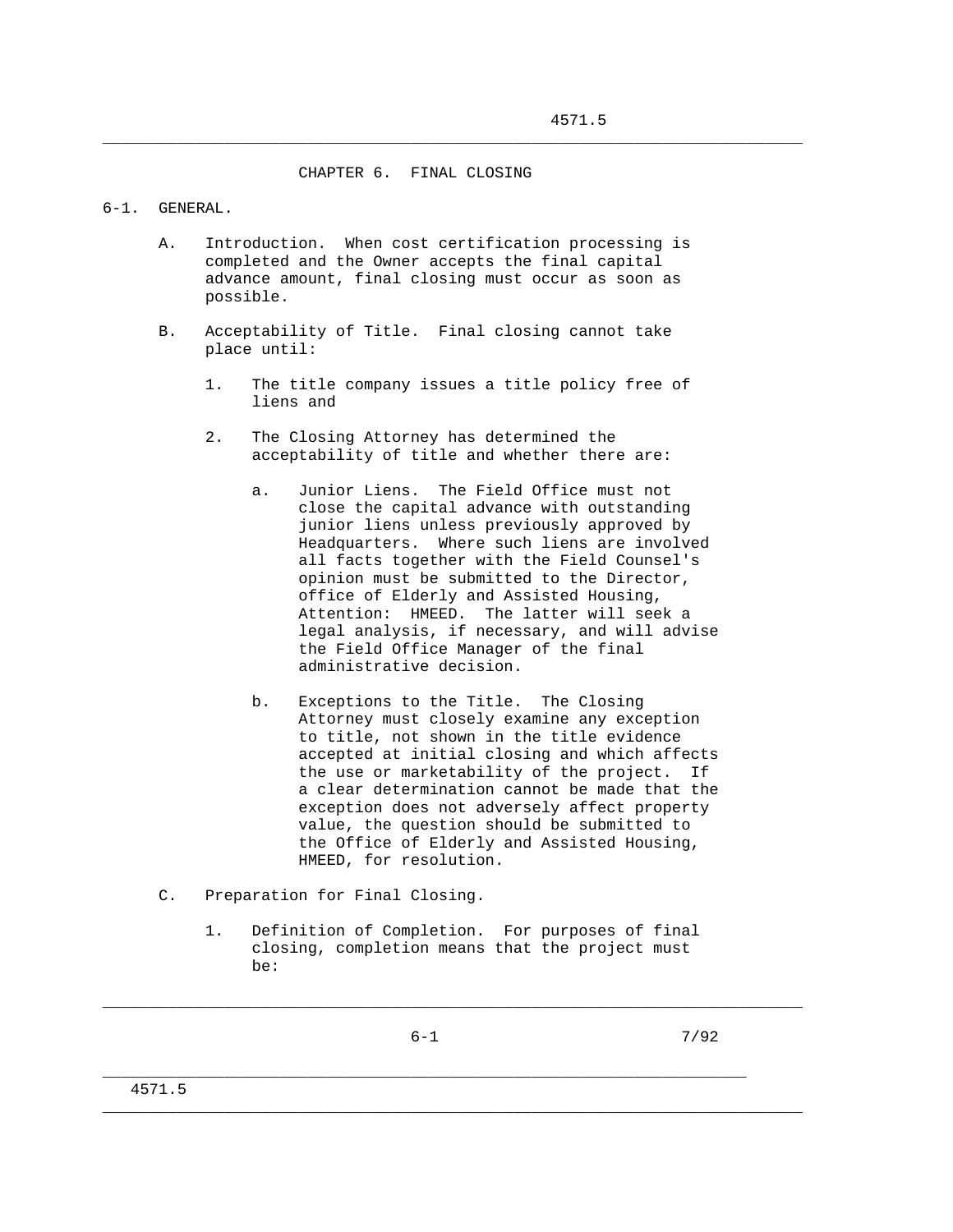- a. Completed according to the drawings and specifications (except for approved items of delayed completion covered by an acceptable escrow agreement).
- b. Acceptable for occupancy by the local government having jurisdiction.
- 2. When agreement has been reached on the final capital advance amount, the Field Office Counsel must advise the owner of the instruments and requirements for final closing.
- 3. Date of Final Closing. Upon determination that all closing documents are in order, a mutually agreeable date is established for final closing.
- 6-2. PROPERTY INSURANCE REQUIREMENTS.
	- A. Changes in Insurance Coverage. Immediately before execution of Form HUD-92403-CA, Requisition for Disbursement of Capital Advance Funds, for a final disbursement, the Housing Development Division Director must ascertain whether any changes in drawings and specifications, or any appreciable change in the cost of construction of the project, have occurred during the course of construction which require a revision of Property Insurance Schedule, HUD-92329.
	- B. Required Actions. If a revision of Form HUD-92329 is necessary:
		- 1. Field Office must advise the Owner to substitute the revised HUD-92329 (identifying the revised form by date) for the previously-approved Property Insurance Schedule.
		- 2. File copies of revised Form HUD-92329 and related correspondence in the Field Office Docket.
		- 3. Forward copies of the following to Office of Elderly and Assisted Housing, Attention: Management Branch, HMEEM, which has custody of and is responsible for monitoring the property insurance documents:
			- a. Revised Form HUD-92329

\_\_\_\_\_\_\_\_\_\_\_\_\_\_\_\_\_\_\_\_\_\_\_\_\_\_\_\_\_\_\_\_\_\_\_\_\_\_\_\_\_\_\_\_\_\_\_\_\_\_\_\_\_\_\_\_\_\_\_\_\_\_\_\_\_\_\_\_\_\_\_\_\_\_\_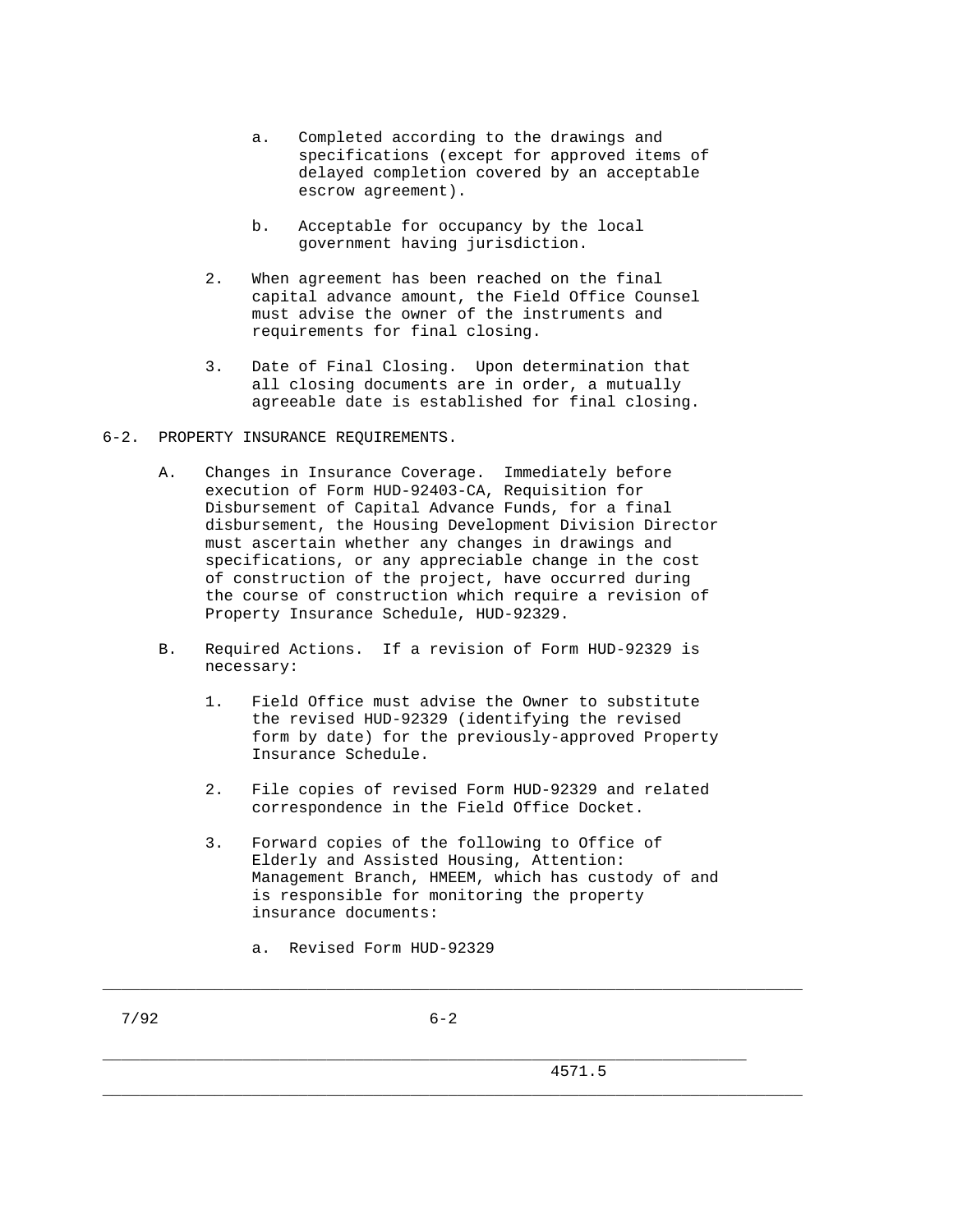b. Certified copies of all required permanent insurance policies and fidelity bond.

## 6-3. INCOMPLETE ON-SITE FACILITIES.

- A. Conditions for Approval. Circumstances may make it necessary or desirable to proceed with the final closing before 100 percent completion of on-site construction. This will be done only in those cases for which:
	- 1. All on-site items in the entire project are completed, except those which qualify as delayed-completion items, as set forth in underwriting architectural procedures;
	- 2. All off-site utilities such as sewer, water, electrical, and gas facilities are installed and connected, and the buildings are served by safe and adequate all-weather facilities (either permanent or temporary) for the ingress and egress of pedestrians and vehicular traffic, including fire apparatus, and all other construction requirements have been acceptably accomplished or acceptably assured;
	- 3. The Housing Development Division Director recommends that an escrow be established for the completion of minor items because weather or other conditions beyond the contractor's control make immediate completion inadvisable or impossible; and
	- 4. The aggregated estimated cost of completing the above items does not exceed two (2) percent of the capital advance amount.
- B. Escrow for Completion.
	- 1. Amount held in escrow for items of delayed completion must be at least one and one-half (1 1/2) times the estimated cost of completion and of sufficient amount to provide an incentive to complete the work.
	- 2. The escrow will be held in a HUD-approved depository in accordance with the terms of the Escrow Deposit Agreement, Form HUD-90176-CA.

\_\_\_\_\_\_\_\_\_\_\_\_\_\_\_\_\_\_\_\_\_\_\_\_\_\_\_\_\_\_\_\_\_\_\_\_\_\_\_\_\_\_\_\_\_\_\_\_\_\_\_\_\_\_\_\_\_\_\_\_\_\_\_\_\_\_\_\_\_\_\_\_\_\_\_

\_\_\_\_\_\_\_\_\_\_\_\_\_\_\_\_\_\_\_\_\_\_\_\_\_\_\_\_\_\_\_\_\_\_\_\_\_\_\_\_\_\_\_\_\_\_\_\_\_\_\_\_\_\_\_\_\_\_\_\_\_\_\_\_\_\_\_\_\_

 3. Itemized list of incomplete items must be attached to Form HUD-92403-CA.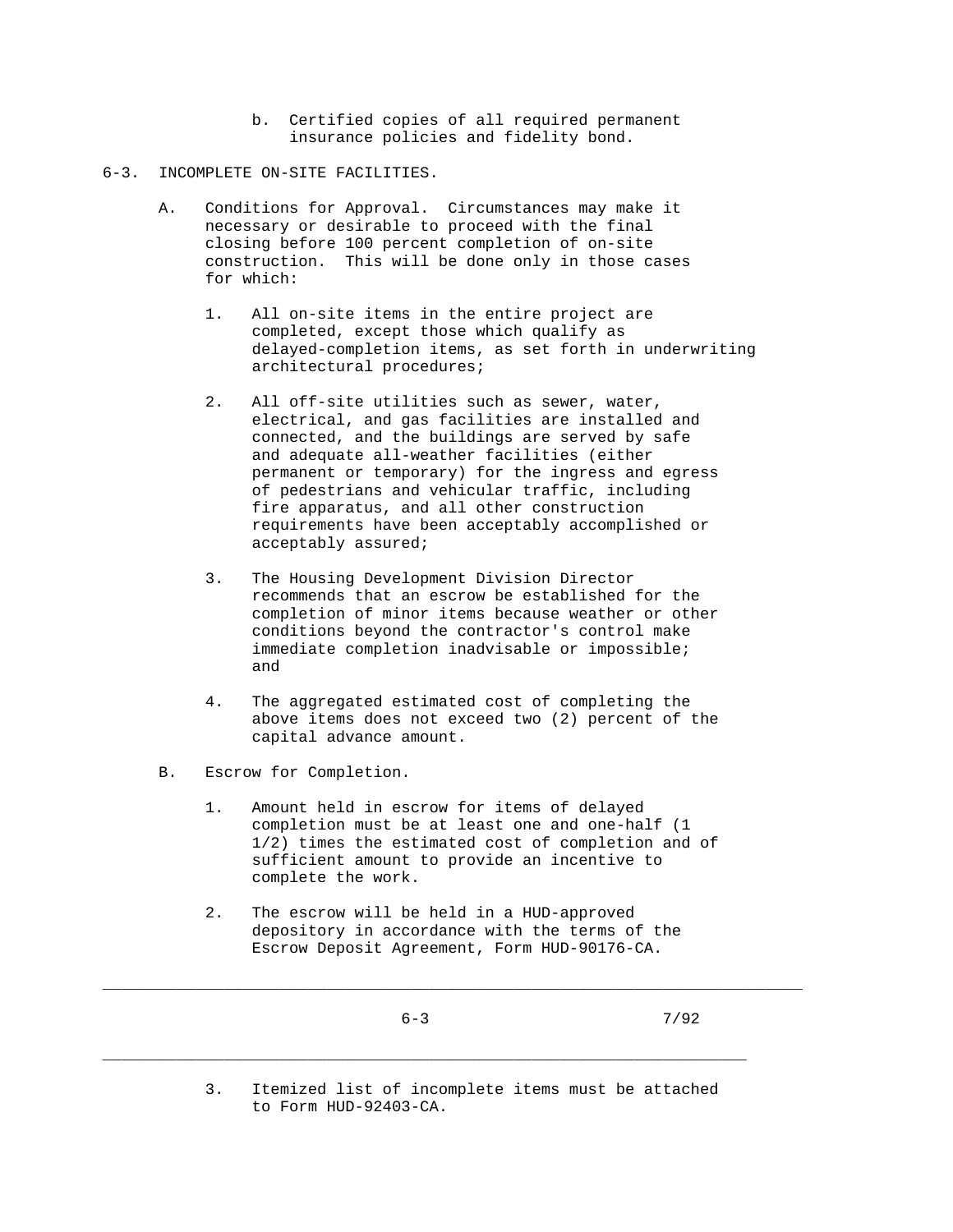- C. Escrow for Interior Painting. In order to enhance rentability, an escrow may be established to cover the cost of final interior painting of apartments without regard to the two (2) percent capital advance amount limitation mentioned above. This is conditioned upon the contractor's having been found to have completed or can complete all other work covered by the approved plans and specifications, as follows:
	- 1. Within a fixed time period (not to exceed one year from the date of final closing) and
	- 2. Without any additional charge either to the owner or to the incoming tenants.
- 6-4. INCOMPLETE OFF-SITE FACILITIES. When off-site facilities (such as walks, curbs and gutters) are incomplete, requests for final disbursements are handled differently depending on the forms of assurance provided for completion of work, as follows:
	- A. Cash Escrows.
		- 1. Final capital advance disbursement may be approved if:
			- a. All off-site sewer, water, electrical and gas facilities are completely installed and connected.
			- b. Safe and adequate facilities for ingress and egress are provided.
		- 2. Field Office Manager will require that escrow agreement remain in force and must diligently pursue the completion of the off-site work.
	- B. Assurance Other Than Cash Escrow.
		- 1. Final disbursement cannot be approved.
		- 2. Ten (10) percent holdback will be retained until 100 percent completion of off-site facilities.
- 6-5. OFF-SITE UTILITIES. If off-site utilities are completely installed and connected and ingress and egress are provided:

7/92 6-4

\_\_\_\_\_\_\_\_\_\_\_\_\_\_\_\_\_\_\_\_\_\_\_\_\_\_\_\_\_\_\_\_\_\_\_\_\_\_\_\_\_\_\_\_\_\_\_\_\_\_\_\_\_\_\_\_\_\_\_\_\_\_\_\_\_\_\_\_\_

\_\_\_\_\_\_\_\_\_\_\_\_\_\_\_\_\_\_\_\_\_\_\_\_\_\_\_\_\_\_\_\_\_\_\_\_\_\_\_\_\_\_\_\_\_\_\_\_\_\_\_\_\_\_\_\_\_\_\_\_\_\_\_\_\_\_\_\_\_\_\_\_\_\_\_

\_\_\_\_\_\_\_\_\_\_\_\_\_\_\_\_\_\_\_\_\_\_\_\_\_\_\_\_\_\_\_\_\_\_\_\_\_\_\_\_\_\_\_\_\_\_\_\_\_\_\_\_\_\_\_\_\_\_\_\_\_\_\_\_\_\_\_\_\_\_\_\_\_\_\_

4571.5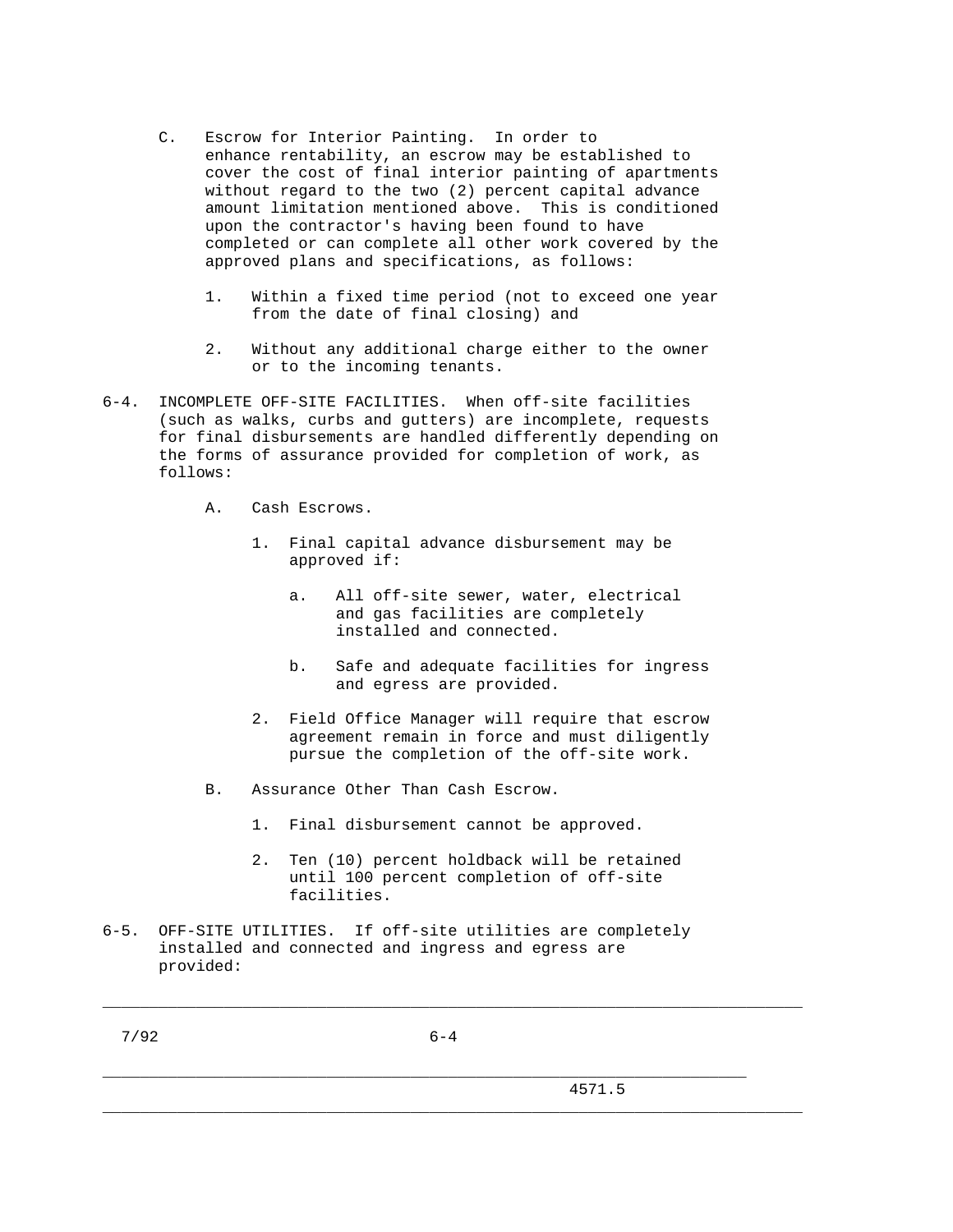- A. Form HUD-92403-CA Submission. The requisition will be treated as an ordinary application for capital advance disbursement and may be approved with the required holdback.
- B. Request for Final Disbursement. Following 100 percent completion of all off-site facilities, the Owner may submit a request for final disbursement.
- 6-6. NONREALTY ITEMS AND ALTERNATIVE SECURITY INSTRUMENTS
	- A. Nonrealty Items. Easily movable items (such as refrigerators, washers, dryers, venetian blinds, lobby and office furniture) must be covered by a mortgage lien, whether or not paid for with capital advance funds, as long as such items are required in the operation of the project.
	- B. Alternative Security Instruments.
		- 1. The capital advance commitment required the Owner at final closing to obtain either:
			- a. An attorney's opinion that the so-called nonrealty items are covered by the lien of the real estate mortgage; or
			- b. A chattel mortgage or other appropriate security instrument covering such items.
		- 2. The Field Office Counsel must obtain either an acceptable opinion from the Owner's attorney or the chattel mortgage or other security instrument.
		- 3. Under the Uniform Commercial Code (UCC), the Security Agreement is accompanied by a Financing Statement. In jurisdictions where the code is in effect, copies of both will be obtained.
	- C. Continuation Statement. UCC requires the filing of a Continuation Statement during the six months immediately before the five-year expiration date of the existing Statement. The filing should occur as soon as possible after expiration of four and one-half years. Procedures relating to Continuation Statements are set forth in the HUD-Held Servicing Handbook 4360.1, Chapter 7, Section 2. When the executed Continuation

\_\_\_\_\_\_\_\_\_\_\_\_\_\_\_\_\_\_\_\_\_\_\_\_\_\_\_\_\_\_\_\_\_\_\_\_\_\_\_\_\_\_\_\_\_\_\_\_\_\_\_\_\_\_\_\_\_\_\_\_\_\_\_\_\_\_\_\_\_\_\_\_\_\_\_

 $6-5$  7/92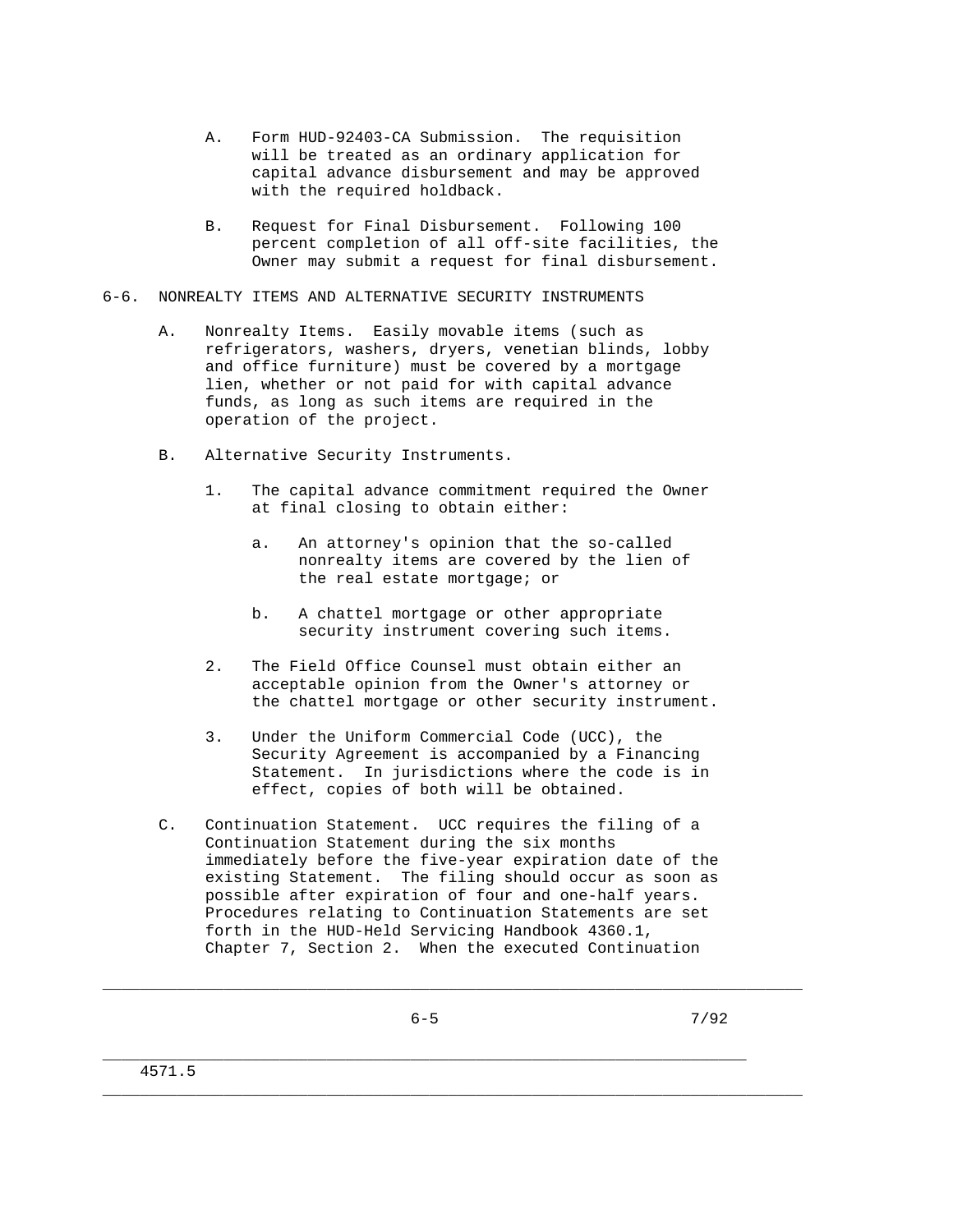Statement is received from the Owner, the Housing Management staff must forward a copy to RAD. The following procedures shall be used to assure that the Owner files a new Financing Statement in order to maintain the Government's security:

- 1. In order for the RAD to maintain a ticker system for UCC Continuation Statements, the Field Office Counsel, (including Regional Counsel for collocated offices), shall determine the date for renewal at the initial closing and furnish the RAD information as to the required filing date for each project. The RAD will advise the Loan Management Branch at least six months in advance of the date when the Continuation Statement must be filed.
- 2. Within sixty days of notification by RAD, the Loan Management Branch must advise the owner of the need and time to file the Continuation Statement.
- 3. Additional information on filing of Continuation Statements may be obtained in a joint Office of General Counsel, Housing, and office of Finance and Accounting memorandum, dated February 22, 1990, addressed to all Regional and Field Office Counsel, RADs and Loan Management Branches.
- 6-7. REQUEST FOR FINAL CLOSING AND CAPITAL ADVANCE DISBURSEMENT.
	- A. Required Submission by owner.
		- 1. HUD-92403-CA, Requisition for Disbursement of Capital Advance Funds.
		- 2. HUD-92448, Contractor's Requisition.
		- 3. Final "as-built" survey.
		- 4. HUD-90175-CA, Request for Final Closing.
		- 5. HUD-90176-CA, Escrow Deposit Agreement (if necessary).
	- B. Final Survey.
		- 1. Must show exact location of all buildings, water, sewer, gas and electric mains, and all easements for such existing utilities.

\_\_\_\_\_\_\_\_\_\_\_\_\_\_\_\_\_\_\_\_\_\_\_\_\_\_\_\_\_\_\_\_\_\_\_\_\_\_\_\_\_\_\_\_\_\_\_\_\_\_\_\_\_\_\_\_\_\_\_\_\_\_\_\_\_\_\_\_\_\_\_\_\_\_\_

\_\_\_\_\_\_\_\_\_\_\_\_\_\_\_\_\_\_\_\_\_\_\_\_\_\_\_\_\_\_\_\_\_\_\_\_\_\_\_\_\_\_\_\_\_\_\_\_\_\_\_\_\_\_\_\_\_\_\_\_\_\_\_\_\_\_\_\_\_\_\_\_\_\_\_

7/92 6-6

\_\_\_\_\_\_\_\_\_\_\_\_\_\_\_\_\_\_\_\_\_\_\_\_\_\_\_\_\_\_\_\_\_\_\_\_\_\_\_\_\_\_\_\_\_\_\_\_\_\_\_\_\_\_\_\_\_\_\_\_\_\_\_\_\_\_\_\_\_

4571.5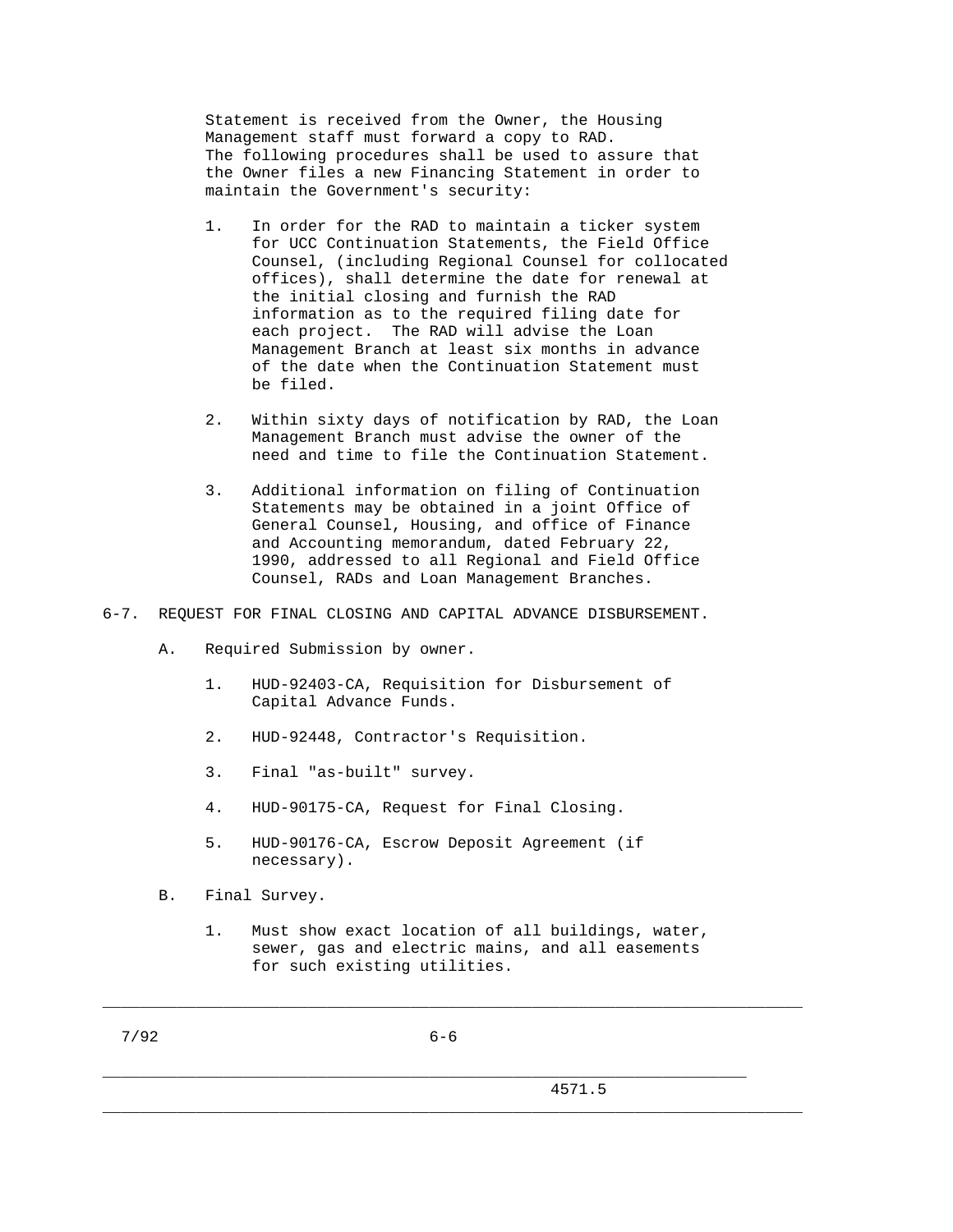- 2. Must be certified by a registered professional land surveyor within 90 days of the final closing.
- 3. Surveyor must certify that project is erected entirely on land covered by the mortgage and within the building restriction lines, if any, and does not overhang or encroach upon any easement or right-of-way of others.

 Review of Final Disbursement Submission. The Field office must determine whether:

- 1. Any on-site construction items are incomplete;
- 2. Any off-site facilities are incomplete;
- 3. Any revisions are required in connection with hazard insurance; and
- 4. The necessary security instrument or owner's attorney's opinion has been submitted to cover the nonrealty items (see Paragraph 6-6).
- D. Incomplete On-site Construction Items.
	- 1. If no items are incomplete, the work "none" must be entered in the "Certificate of Approval" block on Form HUD-92403-CA.
	- 2. If on-site construction items are incomplete and an escrow deposit is required (see Subparagraph 6-3B):
		- a. Attach itemized list of incomplete items on HUD-92403-CA.
		- b. Type the amount of the escrow deposit required to complete the listed items in the "Certificate of Approval" block.
- E. Review of Form HUD-90175-CA.
	- 1. Disbursement amount.
		- a. Mortgage Credit will check each entry on HUD-90175-CA against previously approved HUD-92403-CA to determine that amount of each disbursement is correctly stated, and that the total on HUD-90175-CA equals the total of all disbursements.

\_\_\_\_\_\_\_\_\_\_\_\_\_\_\_\_\_\_\_\_\_\_\_\_\_\_\_\_\_\_\_\_\_\_\_\_\_\_\_\_\_\_\_\_\_\_\_\_\_\_\_\_\_\_\_\_\_\_\_\_\_\_\_\_\_\_\_\_\_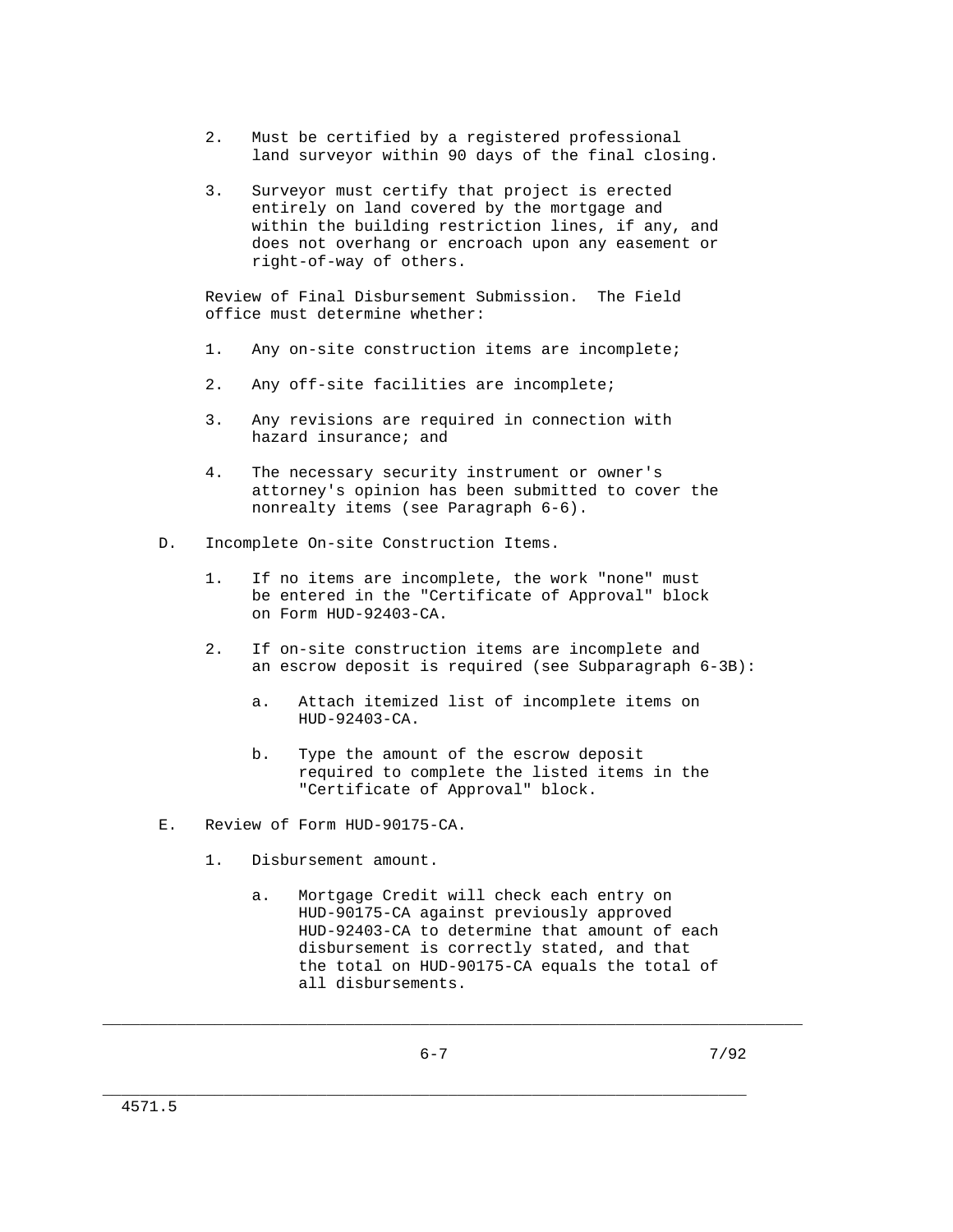b. If any error is found, the form will be returned to owner with an explanation of the correction required.

\_\_\_\_\_\_\_\_\_\_\_\_\_\_\_\_\_\_\_\_\_\_\_\_\_\_\_\_\_\_\_\_\_\_\_\_\_\_\_\_\_\_\_\_\_\_\_\_\_\_\_\_\_\_\_\_\_\_\_\_\_\_\_\_\_\_\_\_\_\_\_\_\_\_\_

- 2. Certificates of owner and general contractor.
	- a. Requires full disclosure by both the Owner and general contractor of all outstanding unpaid obligations in connection with the acquisition of land, purchase of property, construction of the project, or the capital advance transaction.
	- b. Unpaid obligations of the Owner listed under (b) and (c) or paragraph 2 of the Certificate of Mortgagor must not exceed the amount of the final disbursement. Where an excess is shown, the Owner must be advised that the difference must be liquidated by cash payment or through issuance of a promissory note on a HUD-prescribed form. A corrected HUD-90175-CA must then be submitted.
	- c. Where the total of unpaid obligations certified by the general contractor exceeds the amount certified as due the general contractor by the Owner, the Field Office must urge the prompt payment of such excess obligation.
	- d. Field Office staff must examine the title evidence submitted prior to final closing to confirm the certification by the owner as to items of outstanding indebtedness.
	- e. In cases where strong evidence of slow payment or nonpayment by the owner or the general contractor exists, the Manager may require that sufficient funds from the disbursement be placed in escrow to settle all unpaid obligations disclosed on the HUD-90175-CA. Such escrowed funds can be released only when simultaneous acknowledgement of payment by the general contractor and/or applicable subcontractor or materialman is received.

\_\_\_\_\_\_\_\_\_\_\_\_\_\_\_\_\_\_\_\_\_\_\_\_\_\_\_\_\_\_\_\_\_\_\_\_\_\_\_\_\_\_\_\_\_\_\_\_\_\_\_\_\_\_\_\_\_\_\_\_\_\_\_\_\_\_\_\_\_

\_\_\_\_\_\_\_\_\_\_\_\_\_\_\_\_\_\_\_\_\_\_\_\_\_\_\_\_\_\_\_\_\_\_\_\_\_\_\_\_\_\_\_\_\_\_\_\_\_\_\_\_\_\_\_\_\_\_\_\_\_\_\_\_\_\_\_\_\_\_\_\_\_\_\_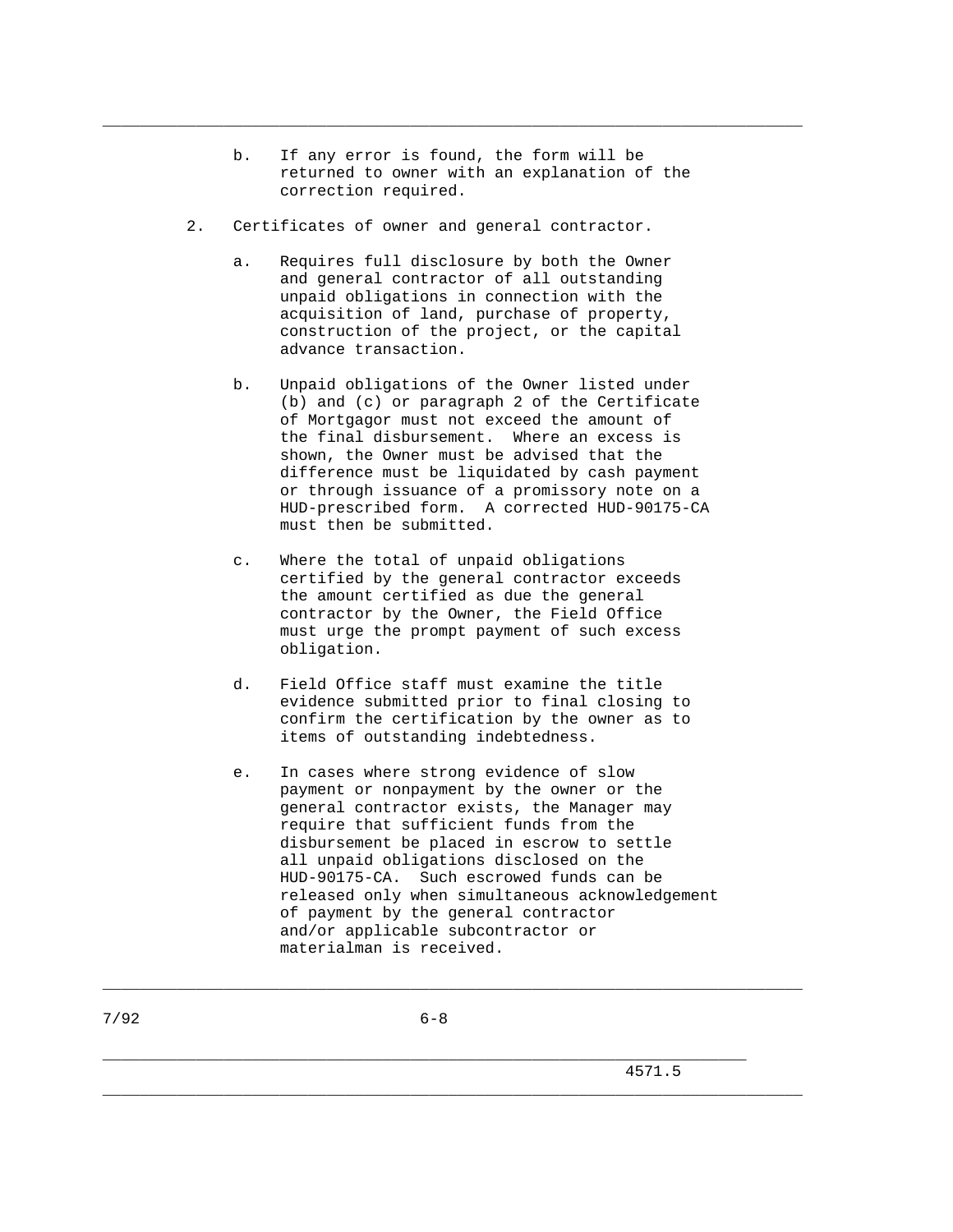- F. Ordering Final Disbursement Check. The approved HUD-92403-CA must be sent to RAD for processing to obtain the Treasury check for the final disbursement. Such transmittal must be made at least 15 days prior to the scheduled final closing to permit sufficient time for processing the requisition. Also, the request must specify the date of scheduled closing for the purpose of dating the Treasury check.
- 6-8. SCHEDULING FINAL CLOSING. When the application for final disbursement has been processed and approved, the final closing conference should be scheduled. The credit instrument will be finally closed in an amount equal to the full amount of all disbursements to the owner, as shown by the applicable Form HUD-90175-CA. Where final closing is delayed for more than 10 working days from the scheduled closing date due to unforeseen reasons, the Treasury check must be returned to the RAD for cancellation. A replacement check must be requested when the capital advance closing date is rescheduled.
- 6-9. GUARANTEE FOLLOWING COMPLETION.
	- A. Assurances of Performance under Guarantee. The Construction Contract (HUD-92442-CA or HUD-92442A-CA) contains a guarantee against any defects due to faulty materials or workmanship which appear within a period of one year following completion. The date of completion is defined as the date on which the HUD representative signs the final inspection report. The Field office Manager must avoid any action that might invalidate or limit the contractor's guarantee.
	- B. Cash Assurances.
		- 1. Release of Cash Escrow. If a Completion Assurance Agreement, Form HUD-92450-CA, was used at initial closing, the Field Office may after cost certification, release the escrow funds except for the following:
			- a. An amount equal to any overpayment to the contractor (as evidenced by cost certification) which has not been refunded previously to the Owner; and
			- b. An amount equal to two and one-half  $(2 \t1/2)$  percent of the total amount of the construction contract.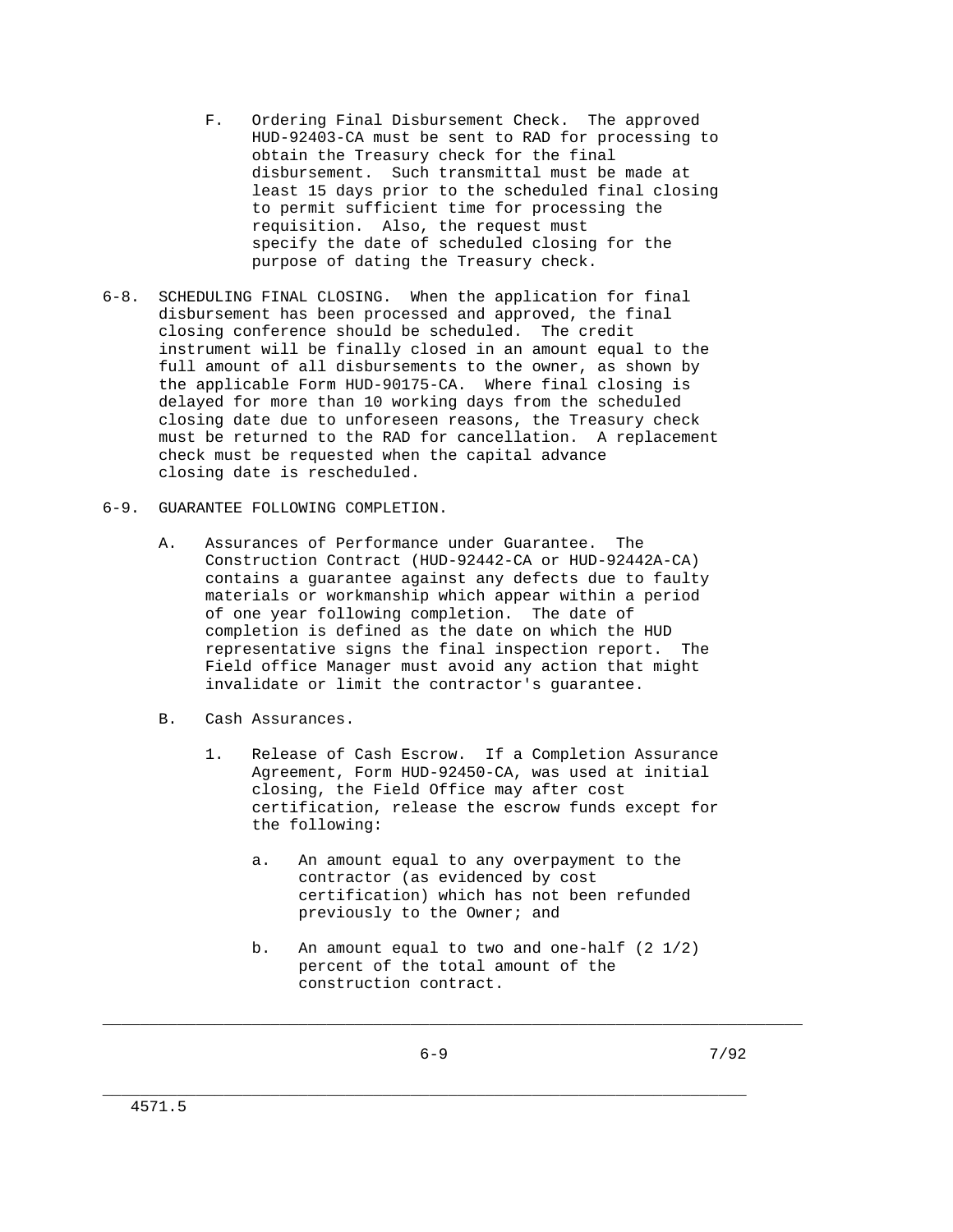- 2. Other Provisions.
	- a. The two and one-half (2-1/2) percent escrow must be retained for the one-year guarantee period as specified on the Form HUD-92450-CA.

- b. Contractor's liability for correction of defects during the guarantee period is not limited by the amount of the escrow.
- c. The above funds are to be kept separate from any escrow that may have been provided to assure completion of any incomplete construction items.
- C. Other Assurances. If either Form HUD-92452-CA, Performance/Payment Bond (Dual Obligee) or Forms FHA-2452, Performance Bond, and HUD-92452A, Payment Bond, were used, no action is required at final closing.
- 6-10. ITEMS TO BE PAID IN CASH. The Owner must set up at final closing a cash escrow to pay all "to be paid in cash items" identified on Form HUD-92330, Mortgagor's Certificate of Actual Cost, and debts to third parties who made the original disbursements for an item listed as paid on Form HUD-92330. See Handbook 4470.1.

Sixty days after final closing, the Field Office must:

- A. Prepare a new Form FHA-2331A, Cost Certification Review Worksheet.
- B. Compute a new Maximum Capital Advance Mortgage, Form HUD-92580-CA, or its equivalent based on the total of the "Disallowed Column," Form FHA-2331A above. If this computation produces an amount less than the mortgage amount finally closed:
	- 1. Notify the Housing Development Director and the Housing Management Director by memorandum that a mortgage reduction is required.
	- 2. If payment has been delayed because of a dispute or litigation, retain funds to pay the amount pending resolution of the dispute.
	- 3. Notify the escrow agent of the required payment.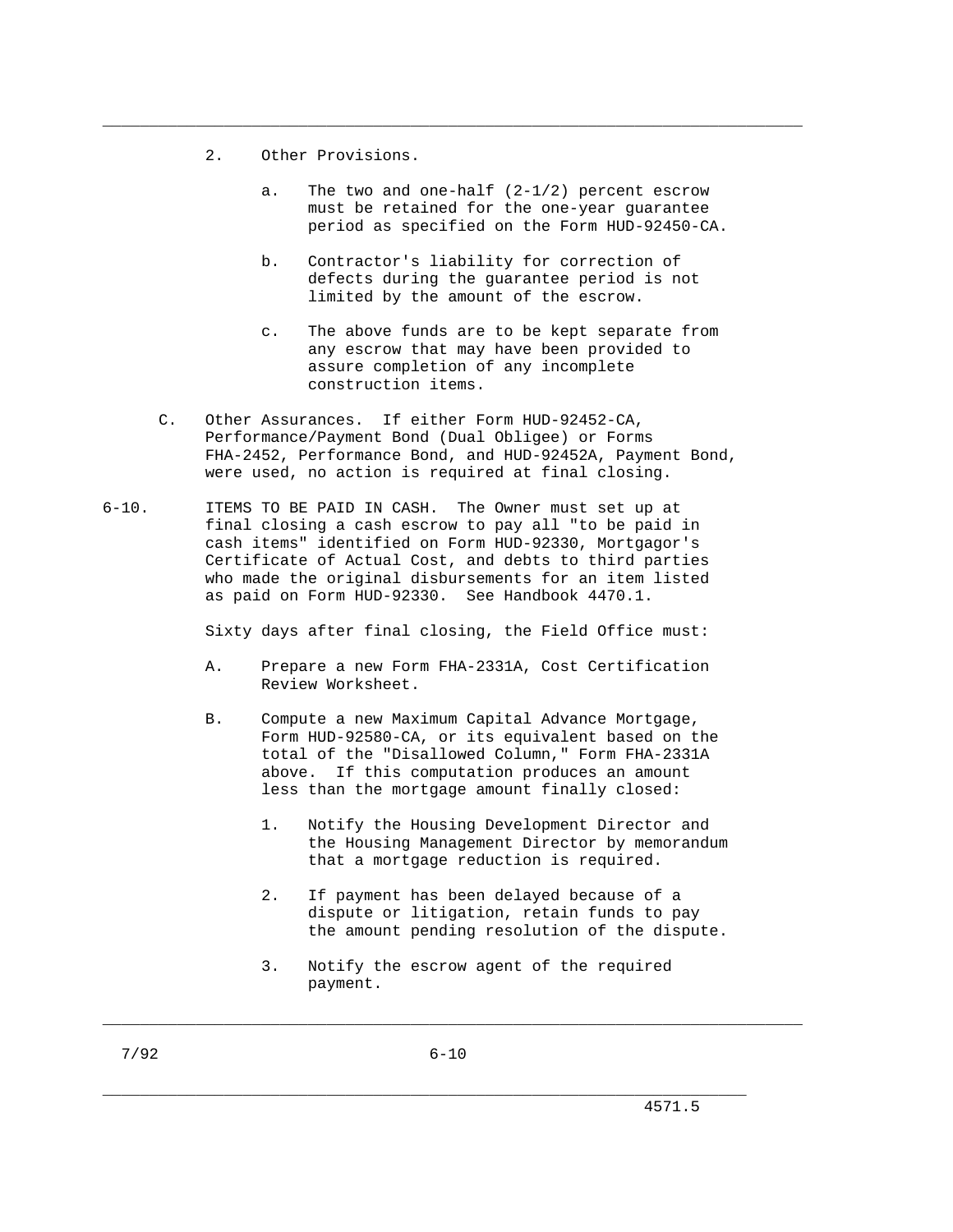4. Control the remaining balance in a special account as a reserve for unpaid construction costs.

\_\_\_\_\_\_\_\_\_\_\_\_\_\_\_\_\_\_\_\_\_\_\_\_\_\_\_\_\_\_\_\_\_\_\_\_\_\_\_\_\_\_\_\_\_\_\_\_\_\_\_\_\_\_\_\_\_\_\_\_\_\_\_\_\_\_\_\_\_\_\_\_\_\_\_

- 6-11. RECALCULATION OF SAVINGS. At final closing, if the maximum capital advance amount changes, the Field Office must determine if any additional savings should be deposited in the Replacement Reserve Account. (See Subparagraph 5-4A of this Handbook.)
- 6-12. RELEASE OF MINIMUM CAPITAL INVESTMENT (MCI).
	- A. If final closing occurs within six months after construction completion, any MCI funds remaining that have not been used to cover operating deficits during the first three years of operation, are to be released to the owner.
	- B. If final closing does not occur within six months after construction completion (unless extended by the Field office for up to two months due to justifiable delay), any MCI funds that have not been used for operating deficits will not be returned and are to be deposited in the Replacement Reserve Account at the end of the first three (3) years of operation.
- 6-13. CLOSING MEMORANDUM. After final closing, a Closing Memorandum, Form HUD-290, must be prepared and distributed as follows:
	- Headquarters Loan Management Docket (see Paragraph 6-14 below).
	- Field Office Docket.
- 6-14. DISPOSITION OF CLOSING DOCUMENTS AND VARIOUS FILES.
	- A. Headquarters Loan Management Docket. Subsequent to final closing, a Loan Management Docket, which includes copies of the following documents, must be prepared and transmitted to the office of Elderly and Assisted Housing, Attention: Management Branch, HMEEM:
		- 1. Regulatory Agreement
		- 2. Mortgage (or deed of trust)
		- 3. Use Agreement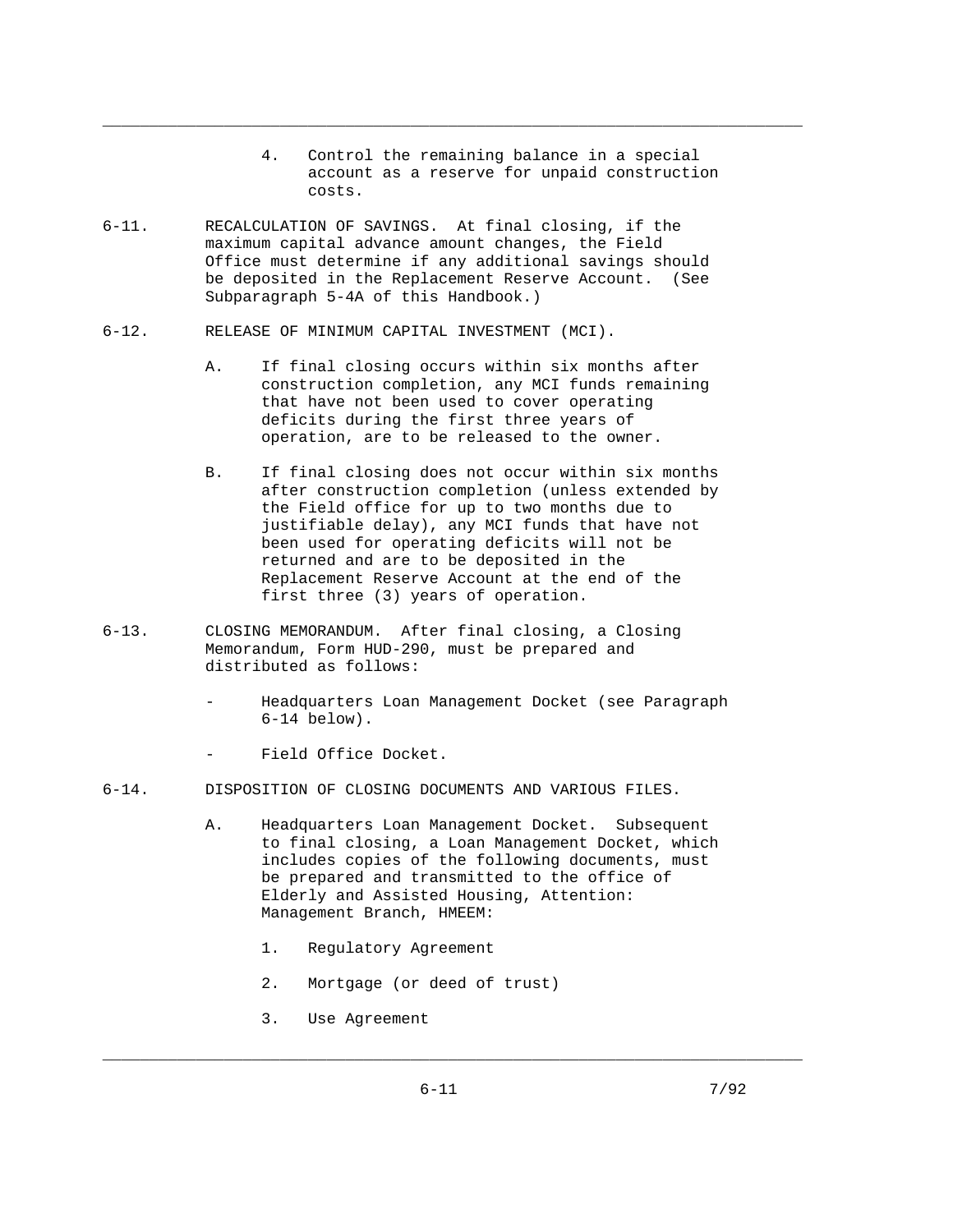4. Project Rental Assistance Contract

\_\_\_\_\_\_\_\_\_\_\_\_\_\_\_\_\_\_\_\_\_\_\_\_\_\_\_\_\_\_\_\_\_\_\_\_\_\_\_\_\_\_\_\_\_\_\_\_\_\_\_\_\_\_\_\_\_\_\_\_\_\_\_\_\_\_\_\_\_\_\_\_\_\_\_

\_\_\_\_\_\_\_\_\_\_\_\_\_\_\_\_\_\_\_\_\_\_\_\_\_\_\_\_\_\_\_\_\_\_\_\_\_\_\_\_\_\_\_\_\_\_\_\_\_\_\_\_\_\_\_\_\_\_\_\_\_\_\_\_\_\_\_\_\_

- 5. Closing Memorandum
- Note: This is the only Headquarters Docket. Do not send a file such as is sent to Headquarters for all mortgage insurance projects.
- B. Capital Advance Transcript. Immediately after final closing, the Regional/Field Office must hand deliver or send to the RAD by certified mail, all documents listed in Appendix 15 not already provided, including modifications of any documents. The memorandum to RAD must account for all items, noting those submitted earlier.
- C. Preparation of Field Office Docket. After preparing the Capital Advance Transcript, file chronologically the remaining original and duplicate documents (including copies of those sent to RAD) in the Field office Docket. No documents in the docket may be destroyed until the mortgage is terminated. After final closing, transfer the docket to the Loan Management Division.
- 6-15. MANAGEMENT REVIEW.
	- A. On-site Review Within six Months After All Units Available.

 An appropriate management team must make an on-site management review within six months after all units are available for occupancy. The team must review:

- 1. Physical condition of project.
- 2. Maintenance program.
- 3. Implementation of management plan. (If supportive services are provided in the management plan, staff having supportive service responsibilities must be on the review team to evaluate them.)
- 4. Samplings of tenant certifications and PRAC vouchers.

\_\_\_\_\_\_\_\_\_\_\_\_\_\_\_\_\_\_\_\_\_\_\_\_\_\_\_\_\_\_\_\_\_\_\_\_\_\_\_\_\_\_\_\_\_\_\_\_\_\_\_\_\_\_\_\_\_\_\_\_\_\_\_\_\_\_\_\_\_\_\_\_\_\_\_

5. Adequacy of bookkeeping system.